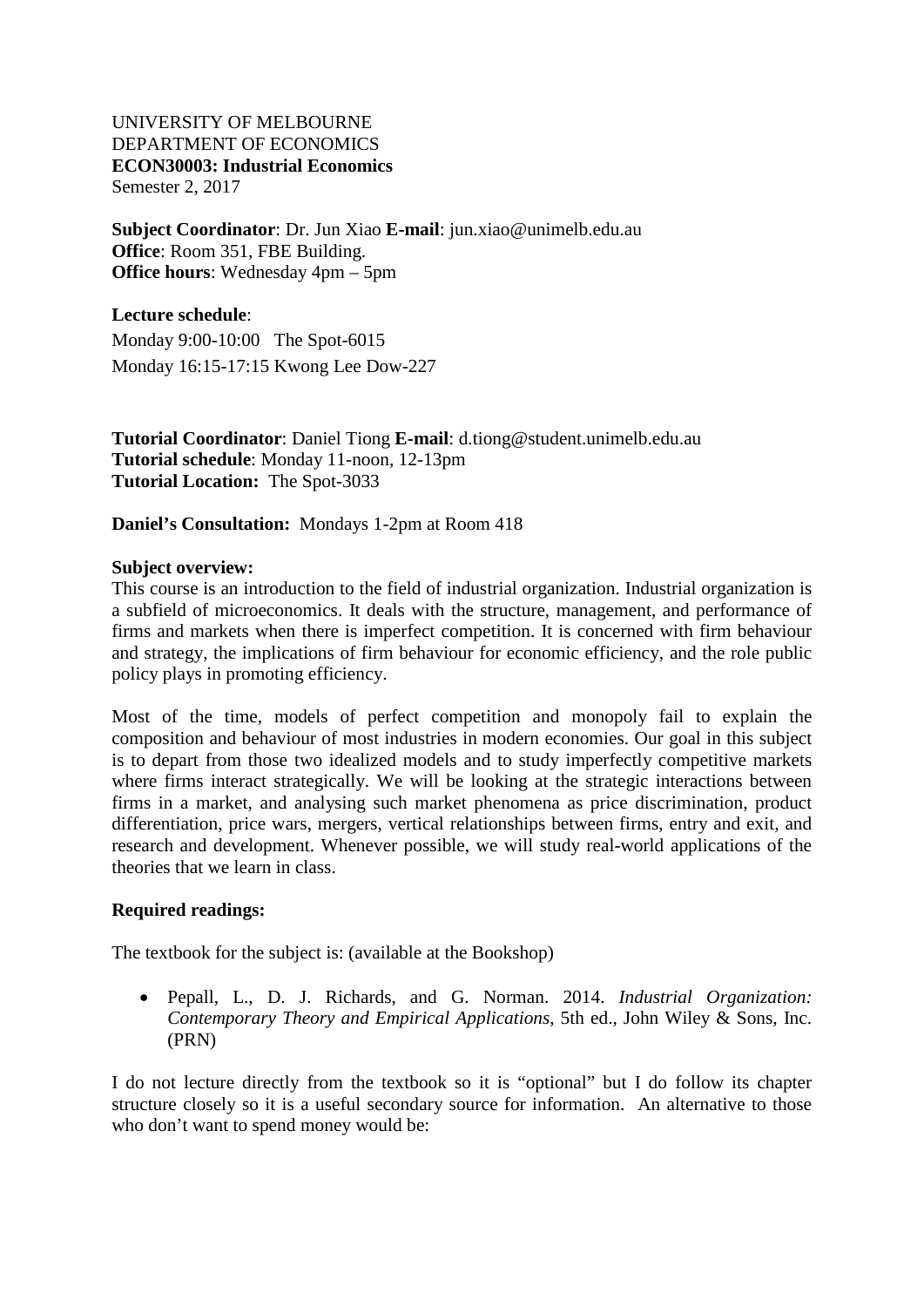• Church, J. and R. Ware. 2000. *Industrial Organization: A Strategic Approach*, McGraw-Hill. (CW) (Free online at [http://works.bepress.com/jeffrey\\_church/23/\)](http://works.bepress.com/jeffrey_church/23/)

For those of you who plan on going into honours, the following book may also be useful for an advanced treatment of topics that interest you:

• Jean Tirole. 2003. *The Theory of Industrial Organization.* MIT Press

It is available at the bookstore. In addition, various additional readings will be distributed during the semester as needed.

#### **Other useful sources:**

In recent decades, the development of non-cooperative game theory has provided economists with new tools to study strategic behaviour. The following are a good source on game theory:

- Osborne M. 2004. *An Introduction to Game Theory*, Oxford University Press.
- Dixit, A. and S. Skeath. 1999. *Games of Strategy*, W. W. Norton & Company, Inc.

#### **Assessment:**

Grades will be based on three problem sets (20%) a closed book midterm (20%) and a cumulative final exam.

The questions on the final examinations will be similar to those in the problem sets, so I encourage you to work on and understand the problem sets as fully as possible. You are encouraged to work in groups on the problem sets. However, you should create (in your own words) and hand in your own solutions after discussing the problem set with your classmates or with the tutor or with me. No late problem sets will be accepted. I am willing to consider emergency situations if you come to talk to me before the due date with the proper documentation.

There is a hurdle that you need at least 50% in the final to pass.

Finally, I expect you to attend and participate in all lectures and tutorials. You are responsible for the material covered in both the lectures and tutorials and are expected to complete readings *prior* to the class that they are to be discussed. Your performance in the lectures and tutorials may help you if you end up with a borderline grade.

# **Prerequisites:** Competition and Strategy or 3<sup>rd</sup> year Microeconomics

While I am willing to wave prerequisites for motivated students, I will take as given that you have seen utility maximization, the competitive equilibrium, Bertrand and Cournot competition, and the basics of monopoly. If you have not seen any game theory, please come see me early in the semester so that we can get you up to speed.

#### **Tentative Subject Outline**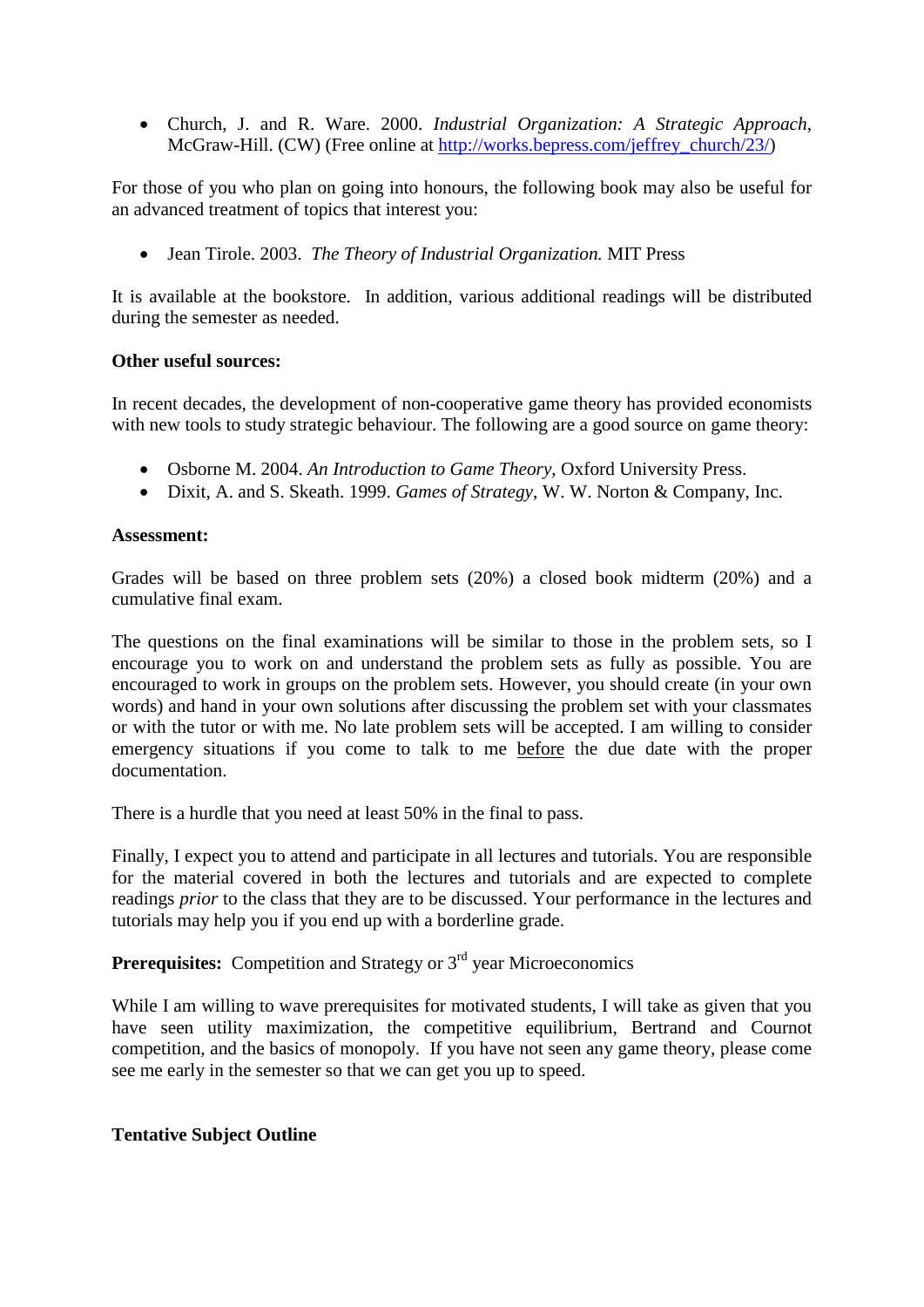This is a tentative schedule. There will be changes made to this schedule during the semester, which I will announce in class and post on the subject website. Since the subject website will be continually updated with detailed information about what we have covered and will cover in the upcoming classes, you should refer to it for a more detailed version of the subject outline throughout the semester. In general, you should use your lecture notes as a guide in figuring out what sections of the book to focus on. Among the additional readings, I will tell you throughout the semester which ones to focus on.

# **1. Introduction**

- Chapter 1 in PRN: Industrial Organization: What, How, and Why? (skim)
- "The Trustbusters' New Tools," *The Economist*, 30 April 1998.

# **Part 1: Monopoly**

# **2. Monopoly & Price Discrimination**

- Chapter 2 in PRN: Some Basic Microeconomic Tools
- Chapter 5 in PRN: Linear Pricing
- Chapter 6 in PRN: Nonlinear Pricing
- Chapter 7 in PRN: Product Variety and Quality Under Monopoly
- P. Fritsch, "Hard Profits: A Cement Titan in Mexico Thrives by Selling to the Poor— Cemex's Huge Market Share Lets It Keep Prices High, Expand Around the Globe," *Wall Street Journal*, April 22, 2002, A1.
- Kremer, M. and Snyder C. *Why Are Drugs More Profitable Than Vaccines?* NBER Working paper: <http://www.nber.org/papers/w9833.pdf>
- Deneckere, Ray and R. Preston McAfee, "Damaged Goods," *Journal of Economics and Management Strategy 5*, no. 2, Summer, 1996, 149-74.

# **Part 2: Oligopoly & Static Competition**

# **3. Imperfect Competition – Noncooperative Strategic Behaviour (Static)**

- Chapter 9 in PRN: Static Games and Cournot Competition
- Chapter 10 in PRN: Price Competition (First half)
- Chapter 13 in CW: An Introduction to Strategic Behaviour
- Patrick Barron and Ben Olken, The Simple Economics of Extortion: Evidence from Trucking in Aceh. *Journal of Political Economy 117 (3), 2009 417-252*
- Peter Diamond (1971), "A Model of Price Adjustment", *Journal of Economic Theory* 3, 156-168
- Dale Stahl (1996), "Oligopolistic pricing with heterogeneous consumer search" *International Journal of Industrial Organization* 14, 243-268
- Glenn Ellison and Sara Ellison (2010), "Search, Obfuscation, and Price Elasticities on the Internet. *Econometrica*

# **4. Product Differentiation**

- Chapter 10 in PRN: Price Competition (Second half)
- Chapter 11 in PRN: Dynamic Games First and Second Movers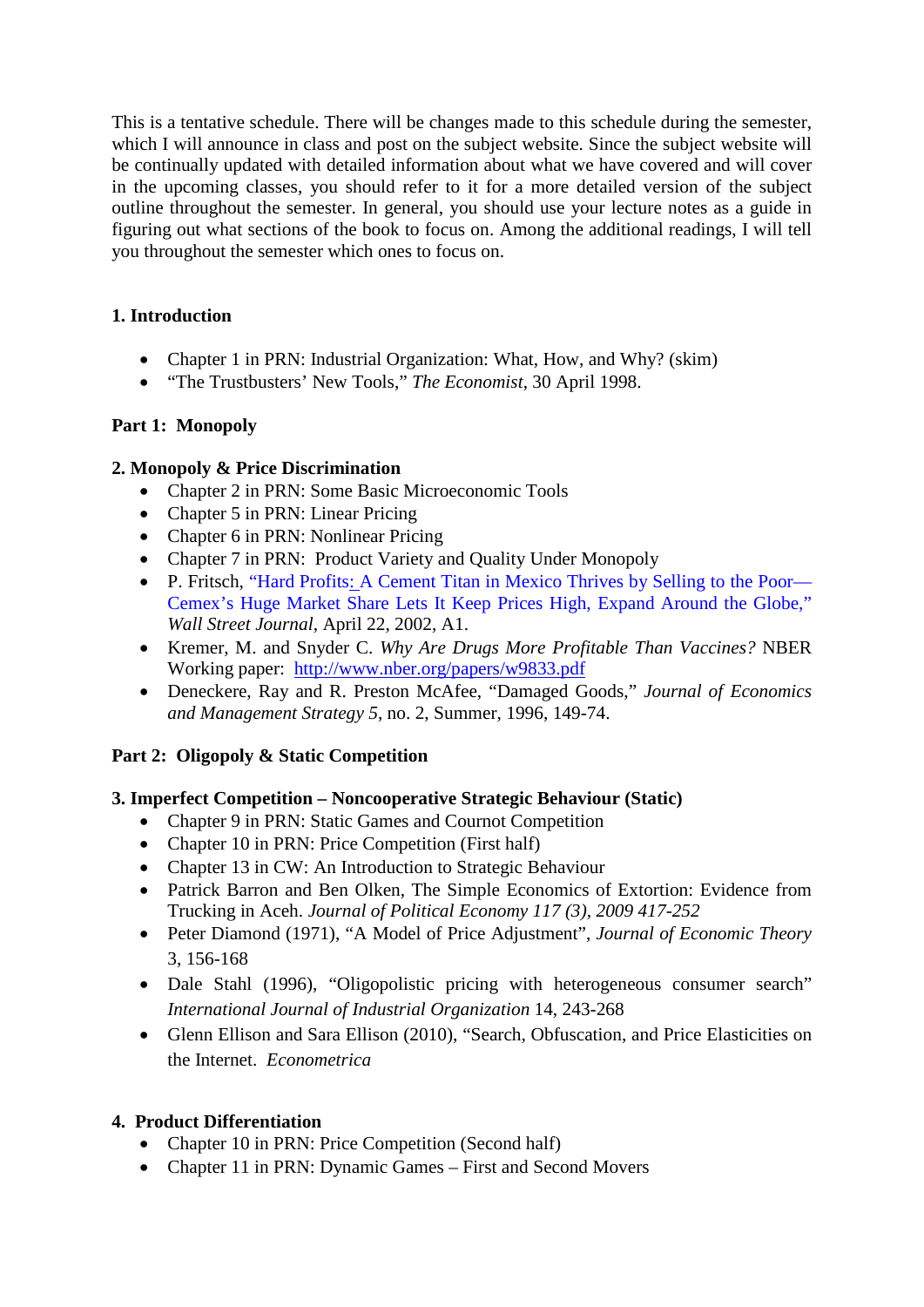- Chapter 15 in PRN: Horizontal Mergers
- M. Noel, "Edgeworth Price Cycles: Evidence from the Toronto Retail Gasoline Market," *Journal of Industrial Economics*, 55 (March 2007: 69-92.
- Douala. The road to hell is unpaved. December 19, 2002. The Economist.
- Fudenburg, D. and Tirole, J. "The Fat-Cat Effect, the Puppy-Dog Ploy, and the Lean and Hungry Look." The American Economic Review, Vol. 74, No. 2, Papers and Proceedings. May 1984, 361-366.
- CT Hsieh & E Moretti, Can Free Entry Be Inefficient? *Journal of Political Economy*, October 2003.
- J. Hagarty, "Feet in the Door: As Home Sales Cool, Ranks Of Realtors Grow Crowded," *Wall Street Journal*, 20 January 2004, A1.

### **Part 3: Strategic Behaviour and Dynamic Competition**

#### **5. Entry and Entry Deterrence**

- Chapter 12 in PRN: Limit Pricing and Entry Deterrence
- R.P. McAfee et al. "What is a Barrier to Entry?" *American Economic Review*, 94: 2 (May 2004): 461-465.
- Pankaj Ghemawat, "Capacity Expansion in the Titanium Dioxide Industry," *Journal of Industrial Economics*, 33:2 (December 1984), 145-

### **6. Imperfect Competition – Cooperative Strategic Behaviour**

- Chapter 14 in PRN: Price-Fixing, Repeated Games and Antitrust Policy
- This American Life: "The Fix is In". February 13, 2004. Audio report on price-fixing & ADM case. Go to archives at http://www.thislife.org
- S. Albæk, P. Møllgaard, and P. B. Overgaard, "Government-Assisted Oligopoly Coordination? A Concrete Case", *Journal of Industrial Economics* XLV (December 1997): 429-443.

### **7. Vertical Mergers and Vertical Restraints**

- Chapter 16 in PRN: Vertical and Conglomerate Mergers
- "Big Tooth? Suit Says Dentsply has a Monopoly," *Wall Street Journal*, April 12, 2002, A13
- S. Sher and S. D. Russell, "Adding Bite to Exclusive Dealing," *The Antitrust Source*, www.antitrustsource.com , May 2005.

#### **Part 4: Special Topics**

### **8. Dynamic Competition Revisited**

- Steve Levitt. Why do crack dealers still live with their moms? <http://www.youtube.com/watch?v=5UGC2nLnaes&feature=rec-HM-fresh+div>
- Bardsley et al. Recursive Contracts, Firm Longevity, and Rat Races: An Experimental Analysis. *European Economic Review* vol. 61, pages 217-231. July 2013

### **9. Competition in Australia**

• Burke, Kelly. Retailers under fire over website. *The Age, September 17, 2009,*  <http://www.theage.com.au/national/retailers-under-fire-over-website-20090916-frp2.html>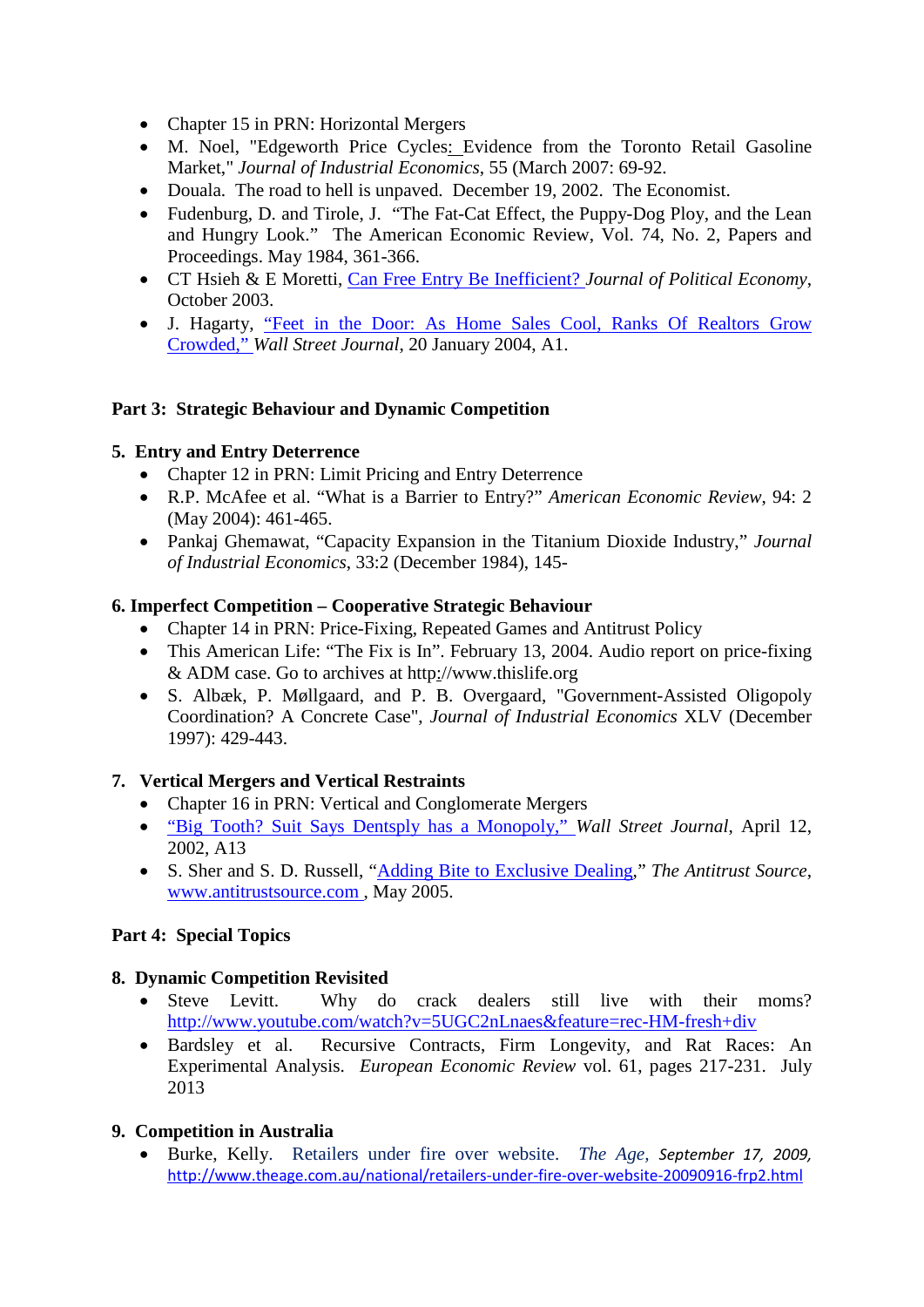• Daniella, Miletic. Watchdog site set to bust shop duopoly. The Age, March 14, 2010, [http://www.theage.com.au/national/watchdog-site-set-to-bust-shop-duopoly-](http://www.theage.com.au/national/watchdog-site-set-to-bust-shop-duopoly-20100313-q59d.html)[20100313-q59d.html](http://www.theage.com.au/national/watchdog-site-set-to-bust-shop-duopoly-20100313-q59d.html)

#### **10. Information Technology**

• Hal Varian. 1998. *Information Rules: A Strategic Guide to the Network Economy*. Harvard Business School Press.

#### **Procedures and other Info**

#### **Learning Objectives**

To view the subject objectives and the generic skills you will develop through successful completion of this subject, please see the University Handbook:

https://app.portal.unimelb.edu.au/CSCApplication/view/2009/316-303 To view the learning goals, generic skills and graduate attributes for your degree , please locate the University Handbook entry for your degree at: http://handbook.unimelb.edu.au/

#### **Email Protocol**

Please note that we are only able to respond to student emails coming from a University email address. Please do not use personal email addresses such as Yahoo, Hotmail or even business email addresses. Emails from non-University email addresses may be filtered by the University's spam filter, which means that we may not receive your email. All correspondence relating to this subject will only be sent to your University email address. Note that you must first activate your University email address before you can send or receive emails at that address. You can activate your email account at this link: [http://accounts.unimelb.edu.au/.](http://accounts.unimelb.edu.au/)

While academic staff endeavor to address queries received via email, it is more appropriate to resolve substantive questions during lectures and tutorials and during normal consultation hours. With this in mind, we encourage students to attend all lectures and tutorials and to familiarise themselves with the consultation hours offered by the lecturers and tutors in this subject.

#### **Enrolling in Tutorials Using Alloc8**

Alloc8 is the University's online tutorial allocation system. You must enrol in a tutorial for this subject using Alloc8 as soon as possible. Late enrolment into tutorials is handled by the Commerce Student Centre (Level 1, 198 Berkeley St). More information about Alloc8, including cut-off dates and a link to the login page, can be found on the Faculty's website: <http://www.ecom.unimelb.edu.au/students/undergrad/alloc.html>

#### **Plagiarism and Collusion**

Presenting material from other sources without full acknowledgement (referred to as plagiarism) is heavily penalised. Penalties for plagiarism can include a mark of zero for the piece of assessment or a fail grade for the subject.

Plagiarism is the presentation by a student of an assignment identified as his or her own work even though it has been copied in whole or in part from another student's work, or from any other source (eg. published books, web-based materials or periodicals), without due acknowledgement in the text.

Collusion is the presentation by a student of an assignment as his or her own work when it is, in fact, the result (in whole or in part) of unauthorised collaboration with another person or persons. Both the student presenting the assignment and the student(s) willingly supplying unauthorised material are considered participants in the act of academic misconduct.

Se[e http://www.services.unimelb.edu.au/plagiarism/plagiarism.html](http://www.services.unimelb.edu.au/plagiarism/plagiarism.html) for more information.

The Teaching and Learning Unit has developed a web-based 'Academic Honesty Module' that allows you to learn more about and test your knowledge of plagiarism and collusion. You are strongly encouraged to complete this module, which can be accessed at: <http://tlu.ecom.unimelb.edu.au/AcademicHonestyTest/index.cfm>